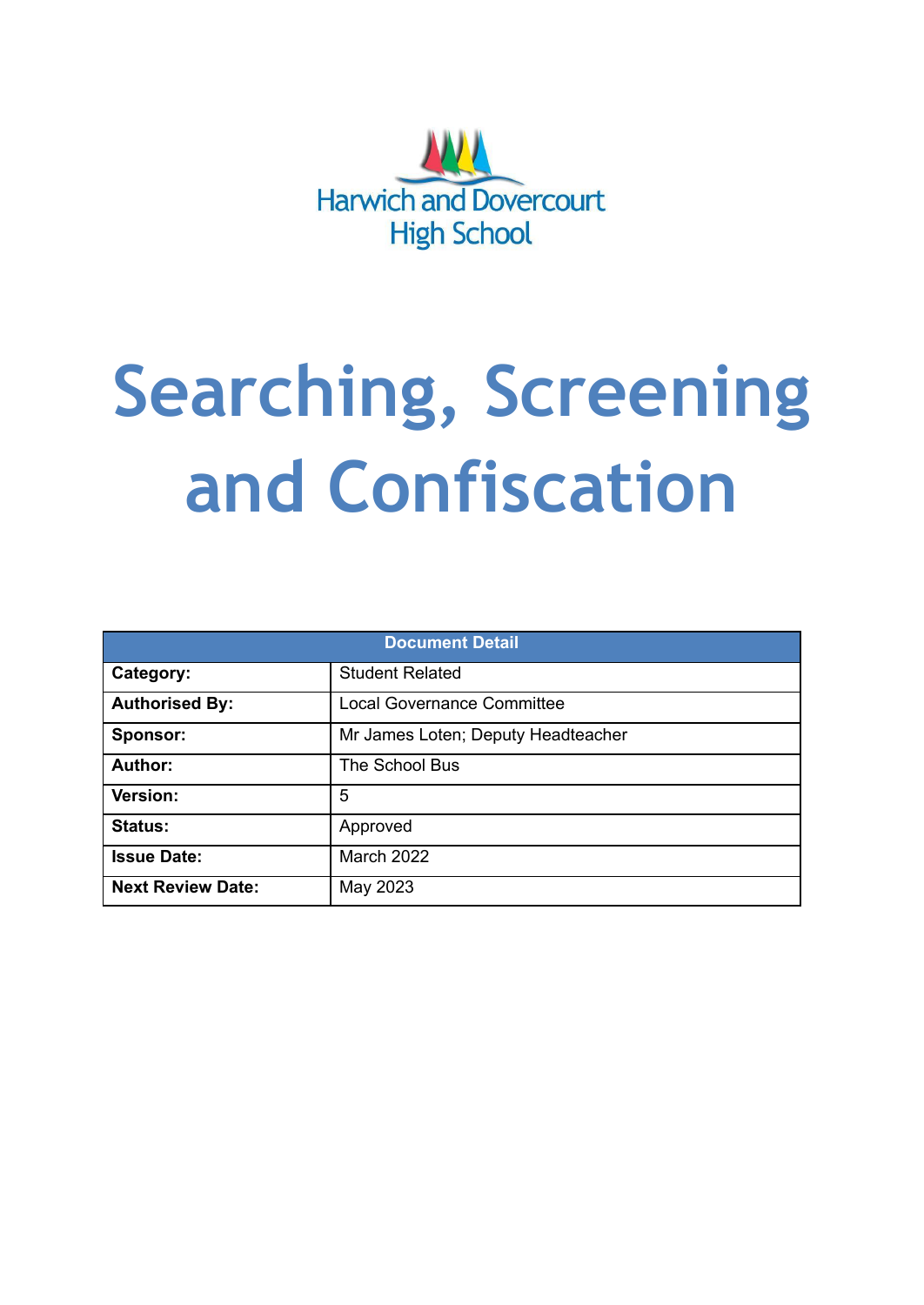## **Ownership and Control**

## **History**

| <b>Version</b> | <b>Author</b> | <b>Dated</b>       | <b>Status</b>                  | <b>Details</b>                                |
|----------------|---------------|--------------------|--------------------------------|-----------------------------------------------|
|                | Lo            | 23rd March<br>2018 | Approved by<br>Chair's Action. | To be noted at next LGB on<br>$2nd$ May 2018. |
|                |               |                    |                                |                                               |
| 2              | <b>JLO</b>    | March 2019         | Approved                       | Approved by LGB 14 March<br>2019              |
| 3              | <b>JLO</b>    | <b>March 2020</b>  | Approved                       | Approved by LGC 6 March<br>2020               |
| 4              | <b>JLO</b>    | May 2021           | Approved                       | Approved by LGC May<br>2021                   |
| 5              | <b>JLO</b>    | March 2022         | Approved                       | Approved by LGC on 24th<br>March 2022         |

#### **Intended Audience**

| <b>Intended Audience</b> | Intended Method of Distribution |
|--------------------------|---------------------------------|
| All Staff                | <b>Shared Google Drive</b>      |
| Governors                | Intranet                        |
| Parents/Carers           | <b>HDHS Website</b>             |

## **AMENDMENT TRACKER**

#### **Name of reviewer: Mr James Loten**

#### **Date of review: March 2022**

#### **Summary of all changes being proposed in this policy review:**

Addition of KCSIE (2021) to Legal Framework; new section on roles and responsibilities on p4; addition on authorised staff to section 3; addition of section 4.4; 4.5 updated; addition of section 5.7; addition of section 7.7 (indecent images); section 7.8 (safeguarding) added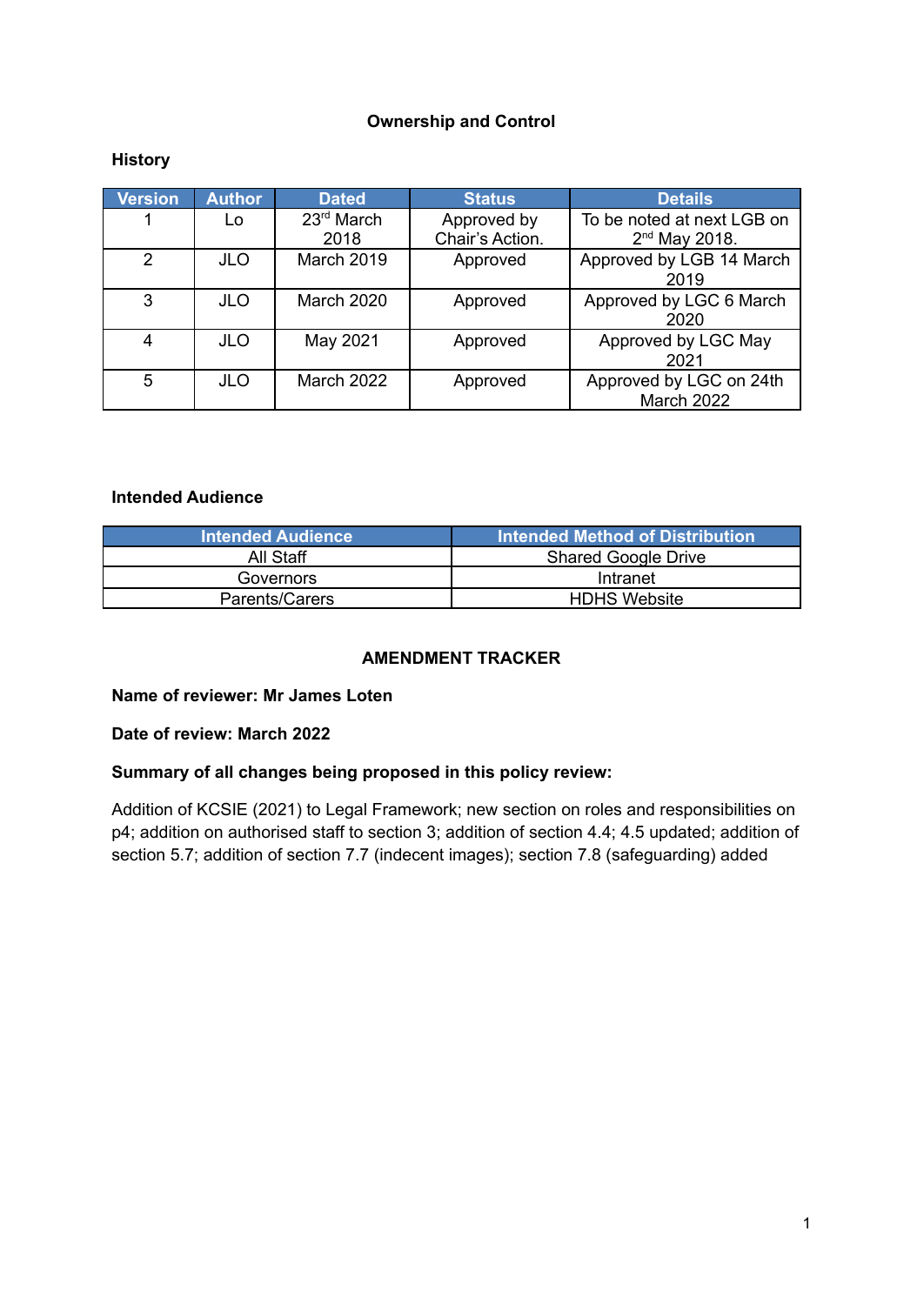| <b>Statement of intent</b>       | $\mathbf{3}$    |
|----------------------------------|-----------------|
| <b>Legal framework</b>           | 4               |
| <b>Screening</b>                 | 4               |
| <b>Searching with consent</b>    | 5               |
| Authorising members of staff     | 5               |
| <b>Searching without consent</b> | $6\phantom{1}6$ |
| During the search                | $\overline{7}$  |
| After the search                 | 7               |
| <b>Electronic devices</b>        | 9               |
| <b>Parental consent</b>          | 11              |
| <b>Enforcement</b>               | 11              |
| <b>Monitoring and review</b>     | 11              |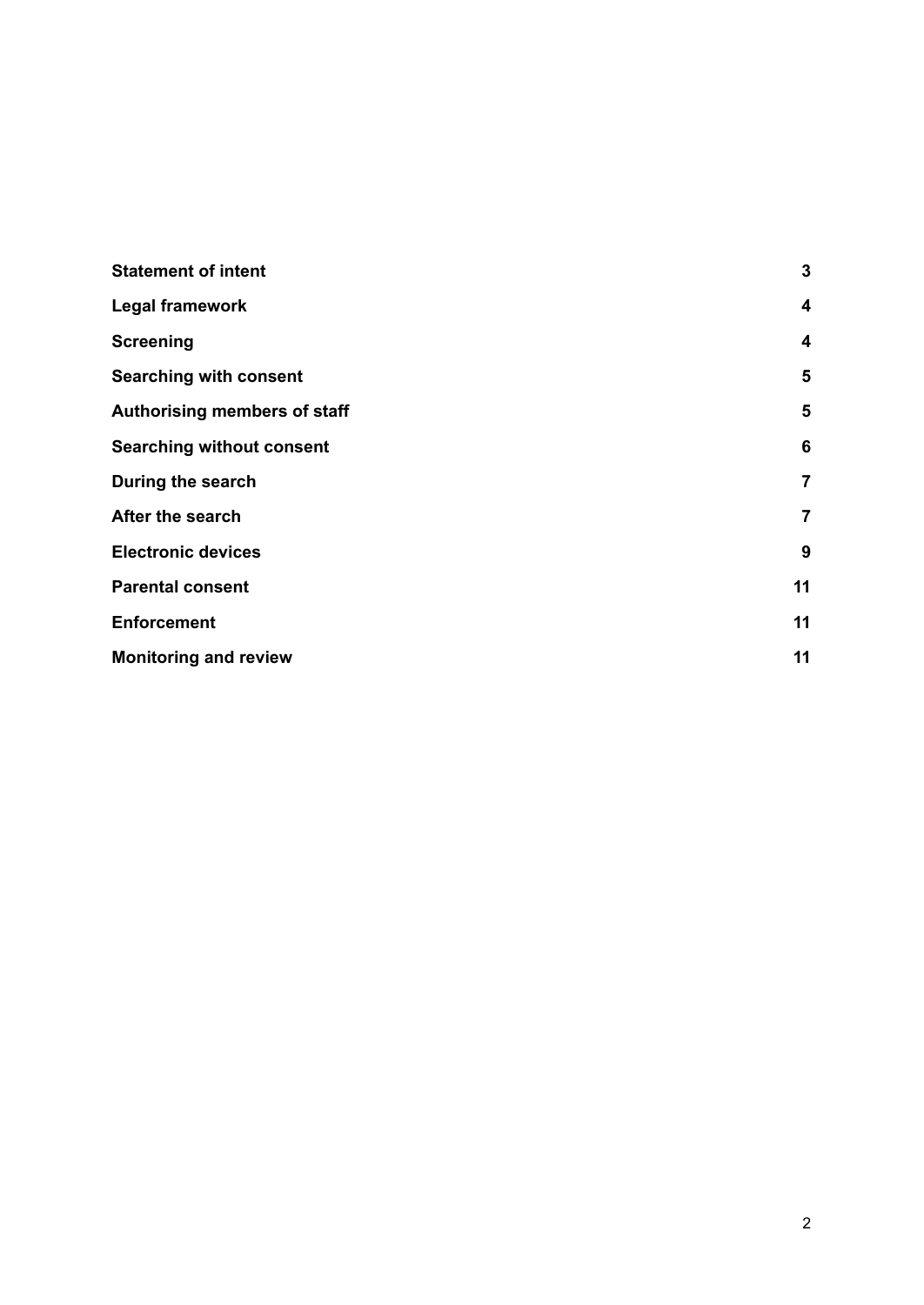# <span id="page-3-0"></span>**Statement of intent**

Harwich and Dovercourt High School appreciates that pupils have the right to expect a reasonable level of personal privacy and will do its utmost to ensure that, as far as possible, this right is respected.

Nevertheless, the school also takes seriously its obligation under health and safety legislation to be managed in a way which does not expose pupils or staff members to unnecessary risks.

This policy sets out the framework in which the school will meet this obligation by outlining the circumstances in which pupils can be screened and searched. The policy also outlines the legal powers to seize and confiscate items during a search.

Signed by:

Headteacher Date: March 2022

No Part .

Chair of Governors Date: March 2022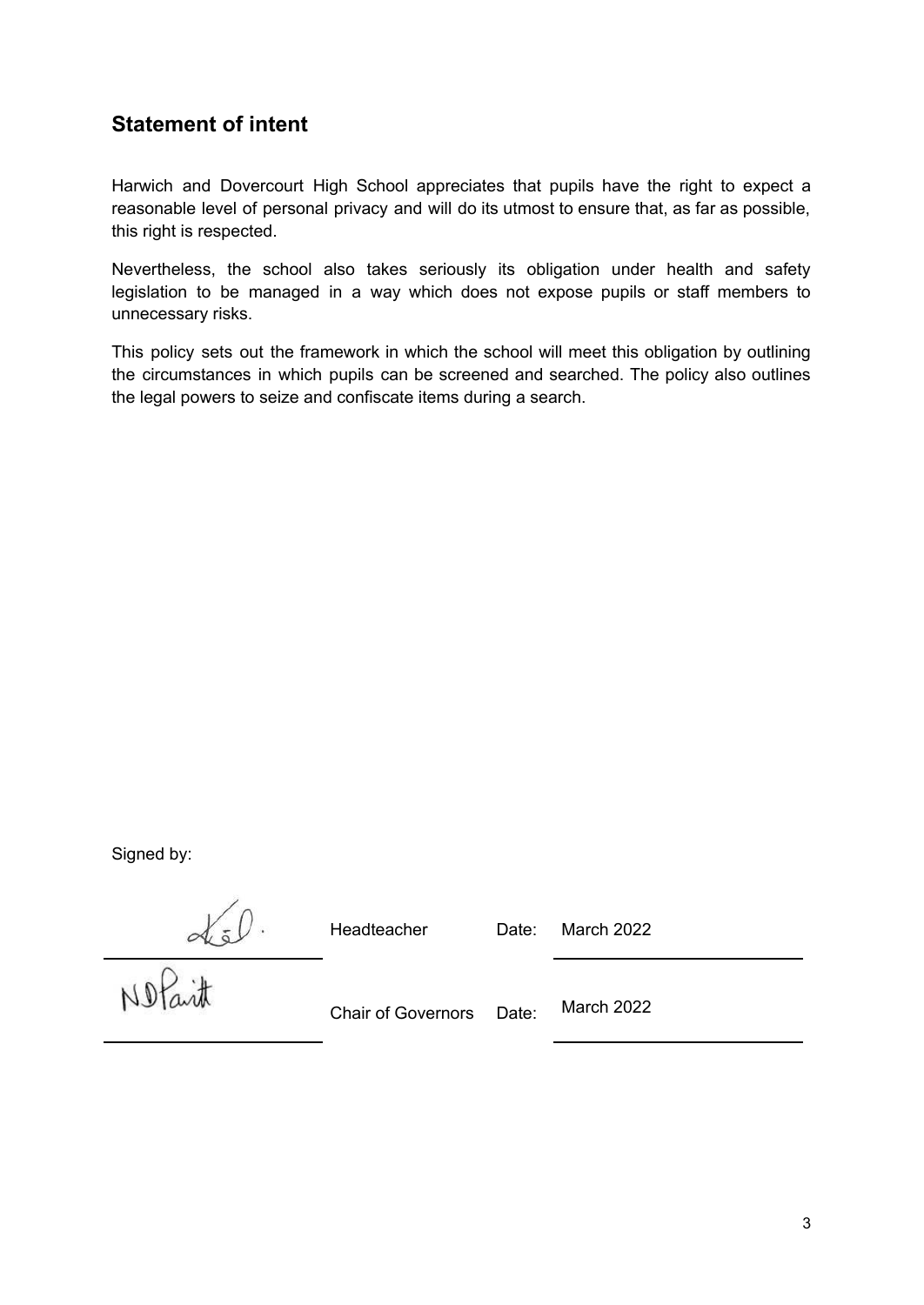# <span id="page-4-0"></span>**Legal framework**

This policy has due regard to legislation and statutory guidance, including, but not limited to, the following:

- Health and Safety at Work etc Act 1974
- Education Act 1996
- Education and Inspections Act 2006
- The Schools (Specification and Disposal of Articles) Regulations 2012
- The School Behaviour (Determination and Publicising of Measures in Academies) Regulations 2012
- European Convention on Human Rights
- DfE (2018) 'Searching, screening and confiscation'
- DfE (2013) 'Use of reasonable force'
- DfE (2016) 'Behaviour and discipline in schools'
- DfE (2021) 'Keeping children safe in education 2021'

This policy operates in conjunction with the following school policies:

- Behaviour for Learning Policy
- Complaints Procedures Policy
- Disciplinary Policy and Procedure
- Surveillance and CCTV Policy
- Exclusions Policy

# **Roles and Responsibilities**

The headteacher will be responsible for:

- Authorising members of staff to search pupils.
- Ensuring the procedures in this policy are implemented consistently across the school
- Reviewing this policy on an annual basis.

The DSL will be responsible for managing any safeguarding concerns that are raised by staff members who have conducted a search and by pupils subject to a search.

Staff members will be responsible for acting in line with this policy when screening or searching a pupil or confiscating items.

# <span id="page-4-1"></span>**1. Screening**

- 1.1. Under the school's statutory power to make rules on pupil behaviour and the duty to manage the safety of staff, pupils and visitors, the school imposes a requirement that pupils undergo screening.
- 1.2. All members of staff have the authority to screen pupils.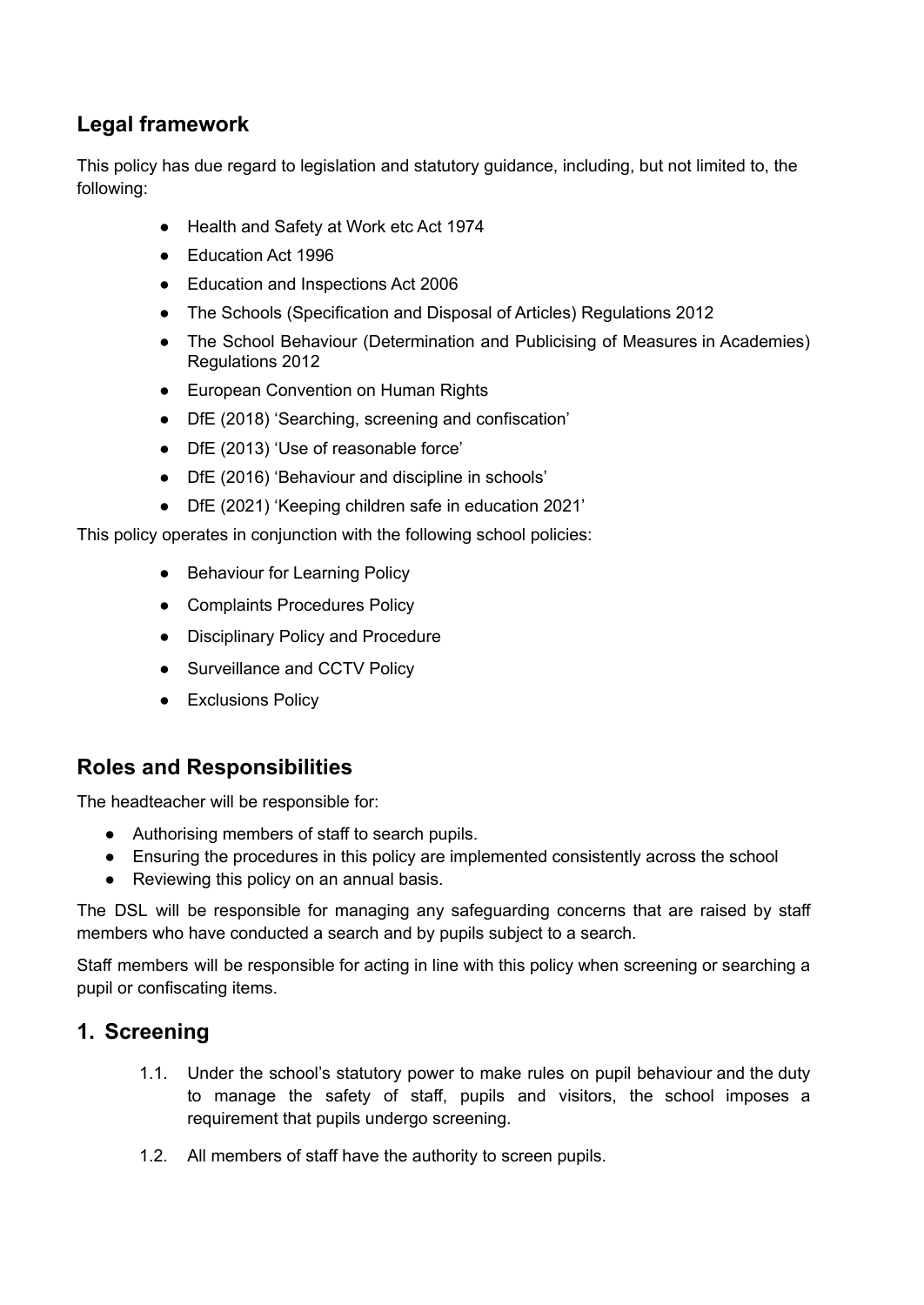- 1.3. The screening of pupils by a walk-through or hand-held metal detector without their consent is permitted, even if it is not suspected that they are in possession of a weapon.
- 1.4. If a pupil refuses to be screened, the school has the right to refuse to allow that pupil on the premises. This does not mean that the school has excluded that pupil and the pupil's absence will be treated as unauthorised. If a pupil refuses to be screened, the school may refuse to allow that pupil on the premises to protect the safety of other pupils and staff.
- 1.5. Screening without physical contact is not subject to the same conditions as those that apply to the powers to search without consent.

# <span id="page-5-0"></span>**2. Searching with consent**

- 2.1. Any member of staff has the authority to search pupils for any item with their consent.
- 2.2. Formal written consent is not required for this sort of search.
- 2.3. Items banned from the school premises are outlined in clause 5.7 of this policy.
- 2.4. If a member of staff suspects a pupil is in possession of a banned item, the pupil will be instructed to turn out their pockets or bag. If the pupil refuses to do this, the staff member will apply an appropriate punishment in line with the school's Behaviour for Learning Policy.

## <span id="page-5-1"></span>**3. Authorising members of staff**

- 3.1. Only the headteacher and authorised members of staff have the authority to search pupils without their consent.
- 3.2. The headteacher is responsible for deciding who the authorised staff are. Staff members authorised by the headteacher with these powers are:
	- Mr Loten (Deputy Headteacher)
	- Mr Higgon (Deputy Headteacher)
	- Mrs Turner (Deputy Headteacher)
	- Miss Doyle (Assistant Headteacher)
	- Mr Garnham (Senior Assistant Headteacher)
- 3.3. Staff members, other than security staff, are permitted to refuse to undertake a search.
- 3.4. If a security guard, who is not a member of the school staff, searches a pupil, a permanent member of the school staff will witness the search.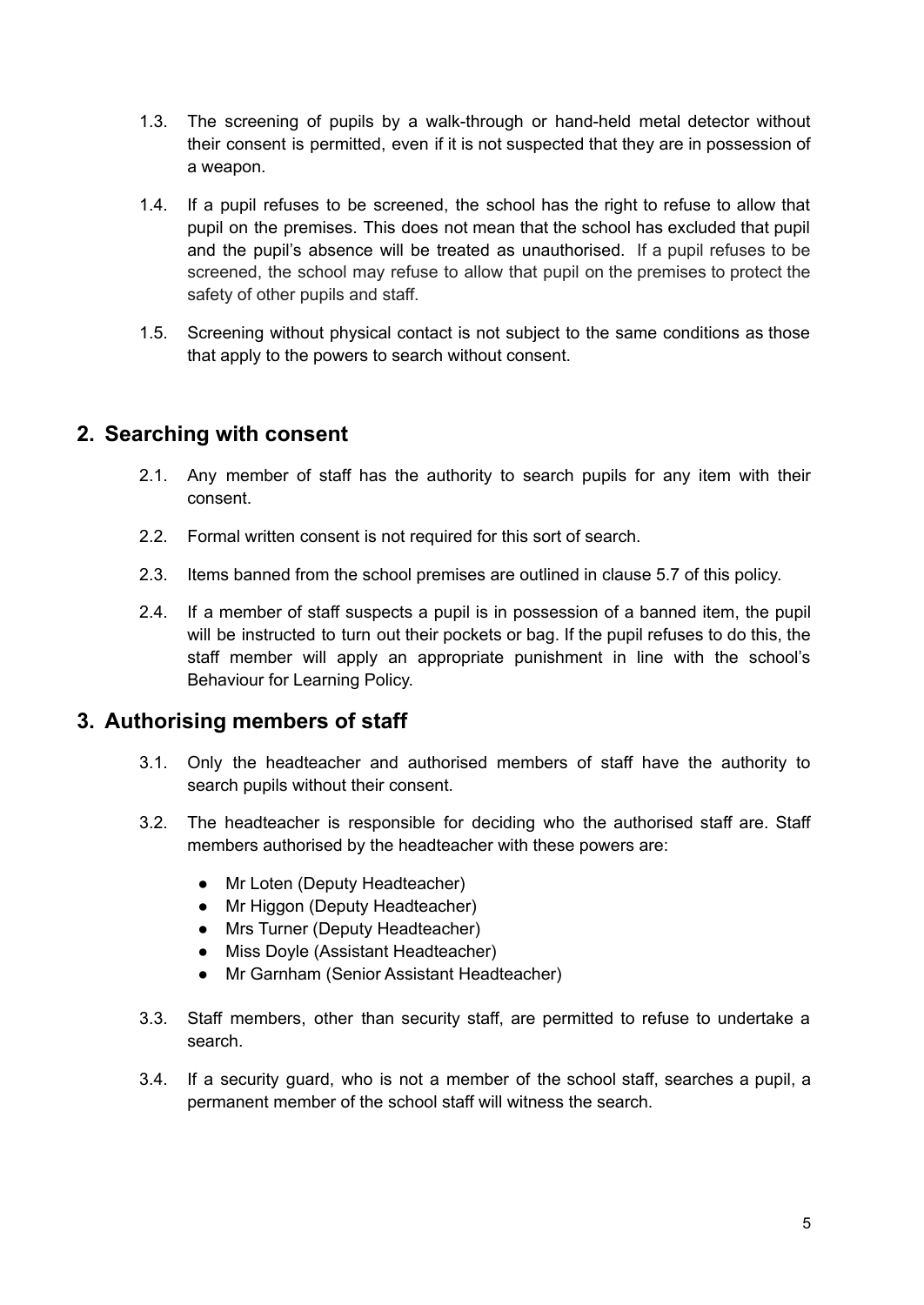- 3.5. Some staff members are authorised to search for some items but not others, e.g. a member of staff could be authorised to search for stolen property, but not weapons.
- 3.6. When deciding which staff will be authorised to undertake searches under these powers, the headteacher will consider whether the member of staff requires any additional training to enable them to carry out their responsibilities.

## <span id="page-6-0"></span>**4. Searching without consent**

- 4.1. The headteacher and authorised staff have the statutory power to search pupils or their possessions, without consent, where they have reasonable grounds for suspecting that the pupil may be in possession of a prohibited item. The staff member will decide what constitutes reasonable grounds for suspicion on a case-by-case basis.
- 4.2. Prohibited items are:
	- Knives or weapons.
	- Alcohol.
	- Illegal drugs.
	- Stolen items.
	- Tobacco and cigarette papers.
	- E-cigarettes, vapes or smoking paraphernalia
	- Fireworks.
	- Pornographic images.
	- Any item that a member of staff reasonably suspects has been, or is likely to be, used to commit an offence or to cause personal injury to, or damage the property of, any person.
- 4.3. Pupils will only be searched by staff members who are the same sex as them and all searches will be witnessed by another member of staff who will be, where possible, the same sex as the pupil being searched.
- 4.4. Staff will be made aware that where it is practicable to summon a staff member of the same sex as the pupil to conduct the search, this must be done.
- 4.5. A search will only be conducted by a person who is not the same sex as the pupil being searched, or without a witness, where the staff member reasonably believes that there is a risk of serious harm if the search is not conducted immediately and where it is not reasonably practicable to summon another member of staff. Under these exceptional circumstances, the member of staff conducting the search will consider that a pupil's expectation of privacy increases as they get older.
- 4.6. The school may consider the use of CCTV footage in order to decide whether to conduct a search of an item. Any CCTV usage will be conducted in line with the school's CCTV Policy.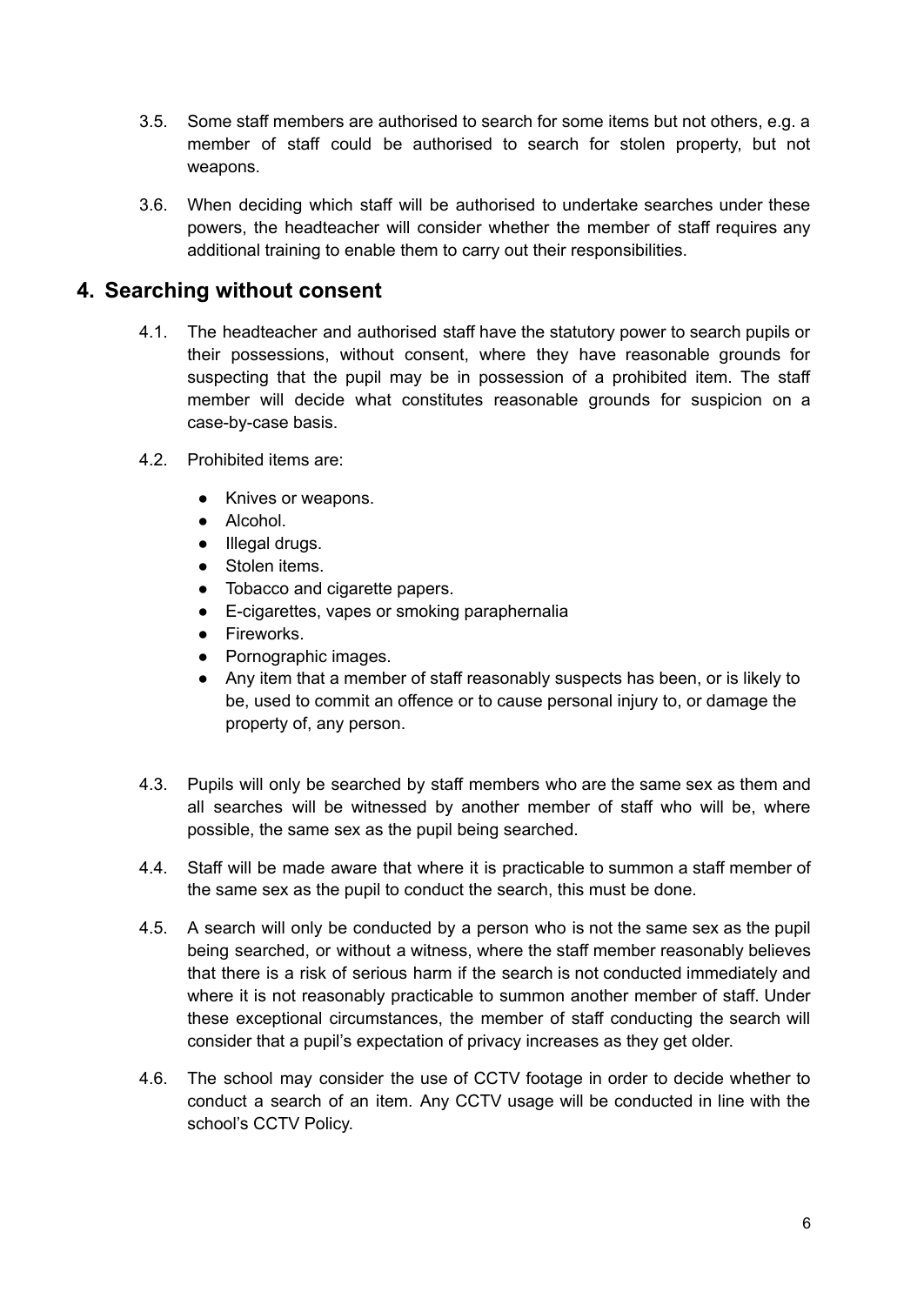- 4.7. An item banned by the school rules will only be searched for without consent if it is identified in the school rules that it is an item that can be searched for.
- 4.8. Banned items include:
	- Legal highs.
	- Aerosol cans.
	- Paint thinners.
	- Non-prescribed hypodermic needles.
- 4.9. Searches without consent will only be carried out on the school premises or, if elsewhere, where the member of staff conducting the search has lawful control or charge of the pupil, e.g. on a school trip in England.

## <span id="page-7-0"></span>**5. During the search**

- 5.1. Definitions:
	- **Outer clothing** clothing that is not worn next to the skin or immediately over a garment that is being worn as underwear, e.g. hats, shoes, gloves.
	- **Possessions** any goods over which the pupil has or appears to have control, including desks, lockers and bags.
- 5.2. The person conducting a search will not ask the pupil being searched to remove any clothing other than outer clothing.
- 5.3. A pupil's possessions, their locker or desk will only be searched in the presence of the pupil and another member of staff, except where there is a risk that serious harm will be caused if the search is not conducted immediately.
- 5.4. The power to search without consent enables a personal search, involving removal of outer clothing and the searching of pockets, but not an intimate search going further than that, which only a person with more extensive powers (i.e. a police officer) can do.
- 5.5. If a pupil does not consent to a search or withdraws consent having signed a consent form, then they may be subject to a search without consent but only for prohibited items.
- 5.6. Members of staff are permitted to use such force as is reasonable, given the circumstances, when conducting a search for prohibited items, but will not use force to search for items banned only under school rules.
- 5.7. Searches will be conducted in line with the Positive Handling Policy

## <span id="page-7-1"></span>**6. After the search**

- 6.1. Staff members are permitted to confiscate, retain or dispose of a pupil's property where it is reasonable to do so.
- 6.2. Staff members will use their discretion to confiscate, retain and/or destroy any item found due to a search with the pupil's consent, so long as it is reasonable in the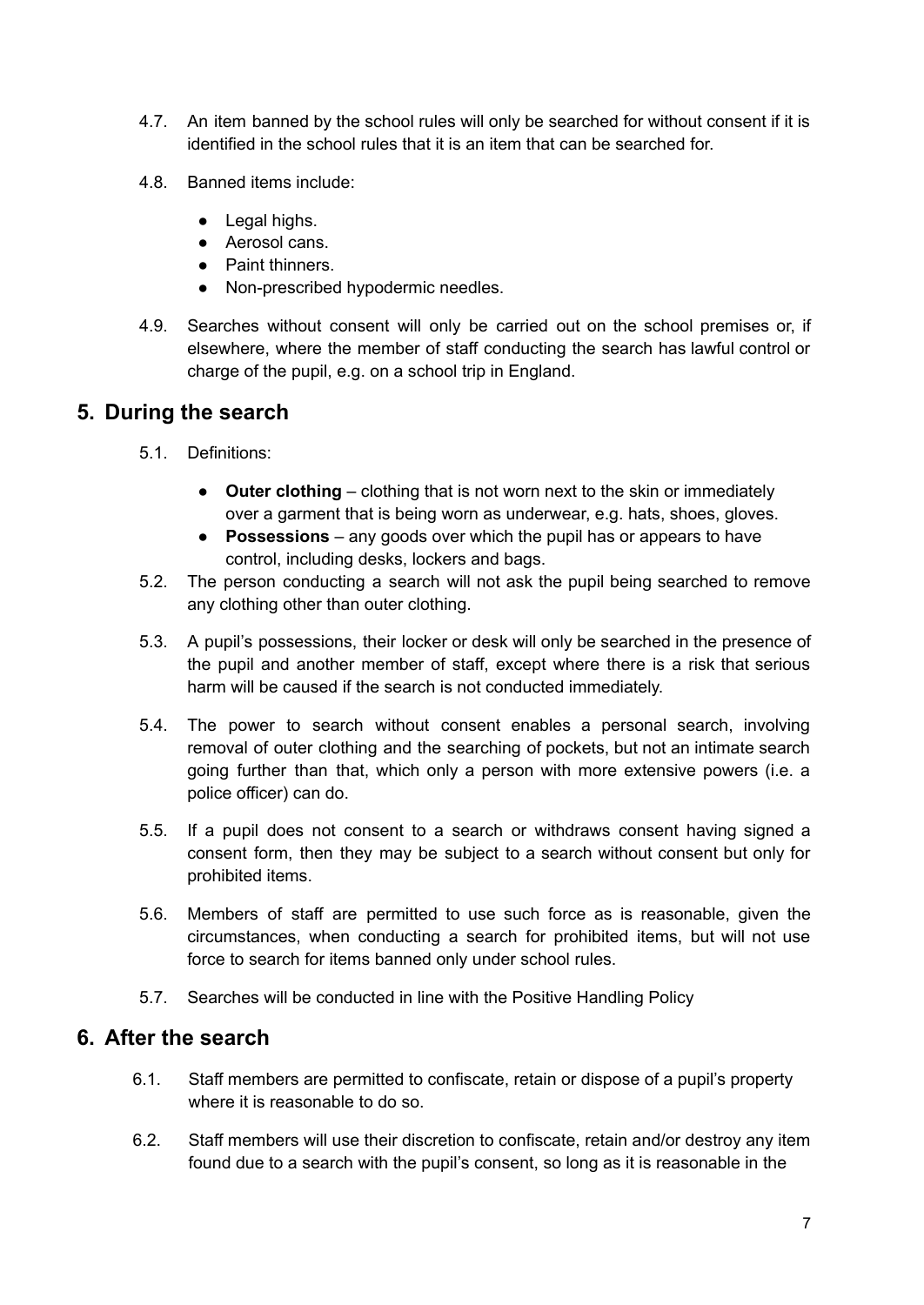circumstances. Where any item is reasonably suspected to be an offensive weapon, it will be passed to the police.

6.3. Staff members are legally protected from liability in any proceedings brought against them for any loss of, or damage to, any item they have confiscated, provided they acted lawfully.

## **Items found as a result of a search conducted without consent**

- 6.4. Staff members carrying out a search are permitted to seize any item they have reasonable grounds for suspecting is a prohibited item or is evidence in relation to an offence.
- 6.5. When a staff member conducting a search finds:
	- **Alcohol**, they will retain or dispose of the item as they see appropriate; the alcohol will not be returned to the pupil.
	- **Controlled drugs**, they will deliver them to the police as soon as possible; however, they may also be disposed of if the staff member thinks there is a good reason to do so.
	- **Other substances** which are not believed to be controlled drugs, they will confiscate them if they believe them to be detrimental to behaviour and discipline.
	- **Stolen items**, they will deliver these to the police as soon as possible or return them to the owner if they think there is a good reason to do so.
	- **Tobacco or cigarette papers**, they will retain or dispose of them; they will not be returned to the pupil.
	- **Fireworks**, they will be retained or disposed of, but not returned to the pupil.
	- A **pornographic image**, they will dispose of the image unless there are reasonable grounds to suspect that its possession constitutes a specified offence (i.e. the image is extreme child pornography); in these cases, the staff member will deliver the image to the police as soon as possible.
	- An item that has been, or is likely to be, **used to commit an offence or to cause personal injury or damage to property**, they will deliver the item to the police, return the item to the owner, or retain or dispose of the item.
	- **Weapons or items which are evidence of an offence**, they will pass the item to the police as soon as possible.
- 6.6. It is up for authorised staff to decide whether there is a 'good reason' not to deliver stolen items or controlled drugs to the police. In determining what a good reason is, the member of staff will take into account all relevant circumstances and use their professional judgement to determine whether they can safely dispose of the item.
- 6.7. Where the member of staff is unsure of the legal status of a substance and has reason to believe it may be a controlled drug, the item will be treated as such.
- 6.8. In relation to stolen items, the police will not be involved in dealing with low-value items (e.g. pencil cases); however, it may be appropriate for the school to contact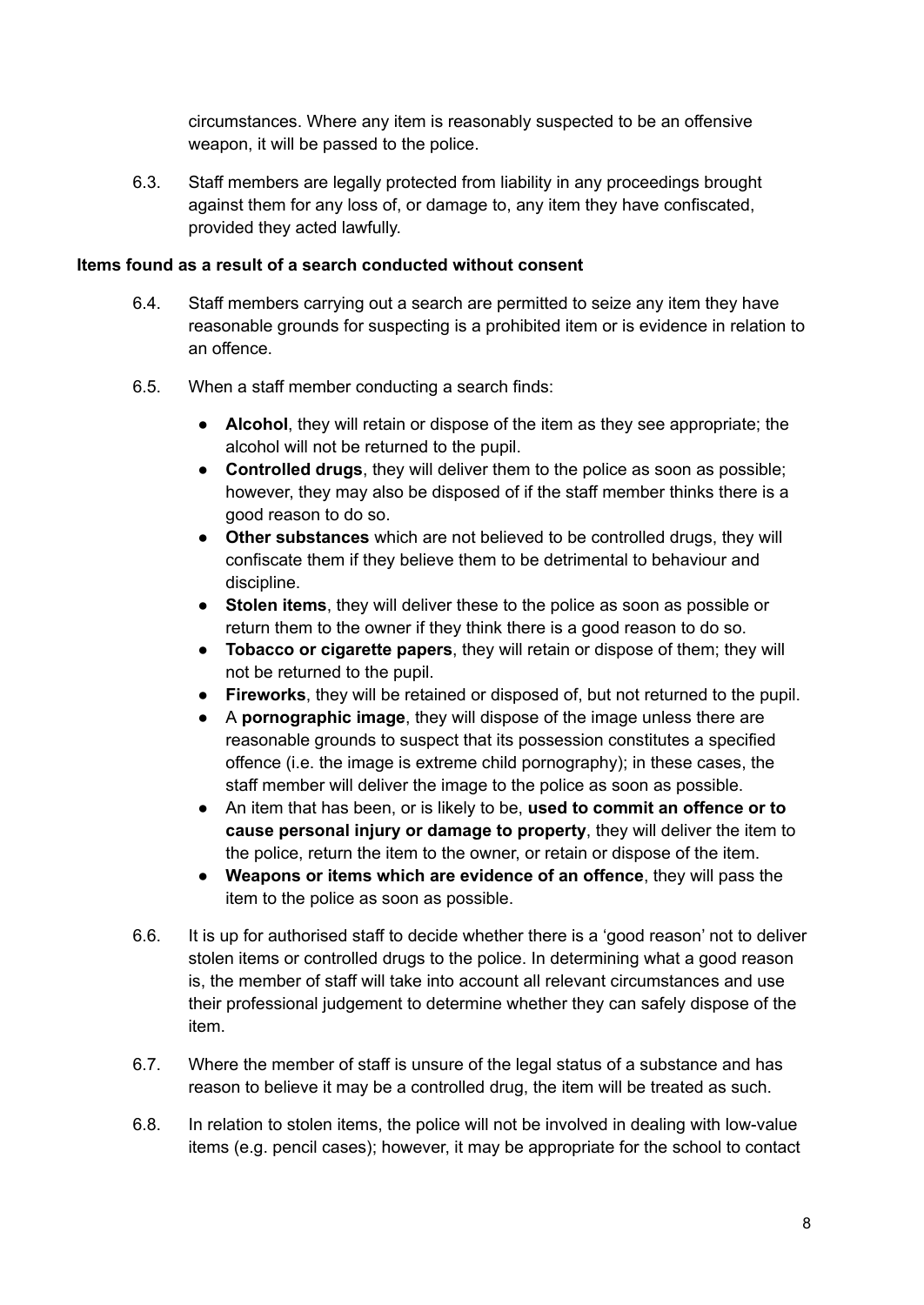the police if high-value items (e.g. laptops) or illegal items (e.g. fireworks) are involved.

# <span id="page-9-0"></span>**7. Electronic devices**

- 7.1. If an electronic device that is prohibited by the school rules or that is reasonably suspected to have been, or is likely to be, used to commit an offence or cause personal injury or damage to property is found during a search, the staff member is permitted to examine any data or files on the device where there is good reason to do so.
- 7.2. Parental consent is not required in order to search a pupil's phone if it has been seized in a 'without consent' search.
- 7.3. Staff members have the authority to delete data or files if they think there is a good reason to do so, unless the device is suspected to be relevant to an offence, or is a pornographic image of a child or an extreme pornographic image; in these cases, the device will be given to the police and files and data will not be deleted from the device prior to doing this.
- 7.4. In determining what a good reason is, the member of staff will reasonably suspect that the data or file on the device has been, or could be, used to cause harm, to disrupt teaching or break the school rules.
- 7.5. Any electronic device that has been seized which is prohibited by the school rules, and there are reasonable grounds to suspect that it contains evidence relating to an offence, will be given to the police as soon as possible.
- 7.6. If a member of staff does not find any material they suspect is evidence in relation to an offence, and decides to not give the device to the police, they are permitted to decide whether it is appropriate to delete any files or data from the device or retain the device as evidence of a breach of school discipline.

## 7.7. **Indecent images of pupils**

7.7.1 Staff will be aware that creating, possessing, and distributing indecent imagery of children is a criminal offence, regardless of whether the imagery is created, possessed, and distributed by the individual depicted; however, staff will ensure that pupils are not unnecessarily criminalised.

7.7.2 Where a member of staff becomes aware that an electronic device they are searching involves indecent images of a pupil, they will refer this to the DSL as soon as possible and will:

7.7.3 Refrain from viewing, copy, printing, sharing, storing or saving the imagery.

7.7.4 Tell the DSL immediately if they accidentally view an indecent image and seek support.

7.7.5 Explain to the pupil that the incident will need to be reported.

7.7.6 Not blame or shame anyone involved, and reassure the pupil that they can receive support from the DSL.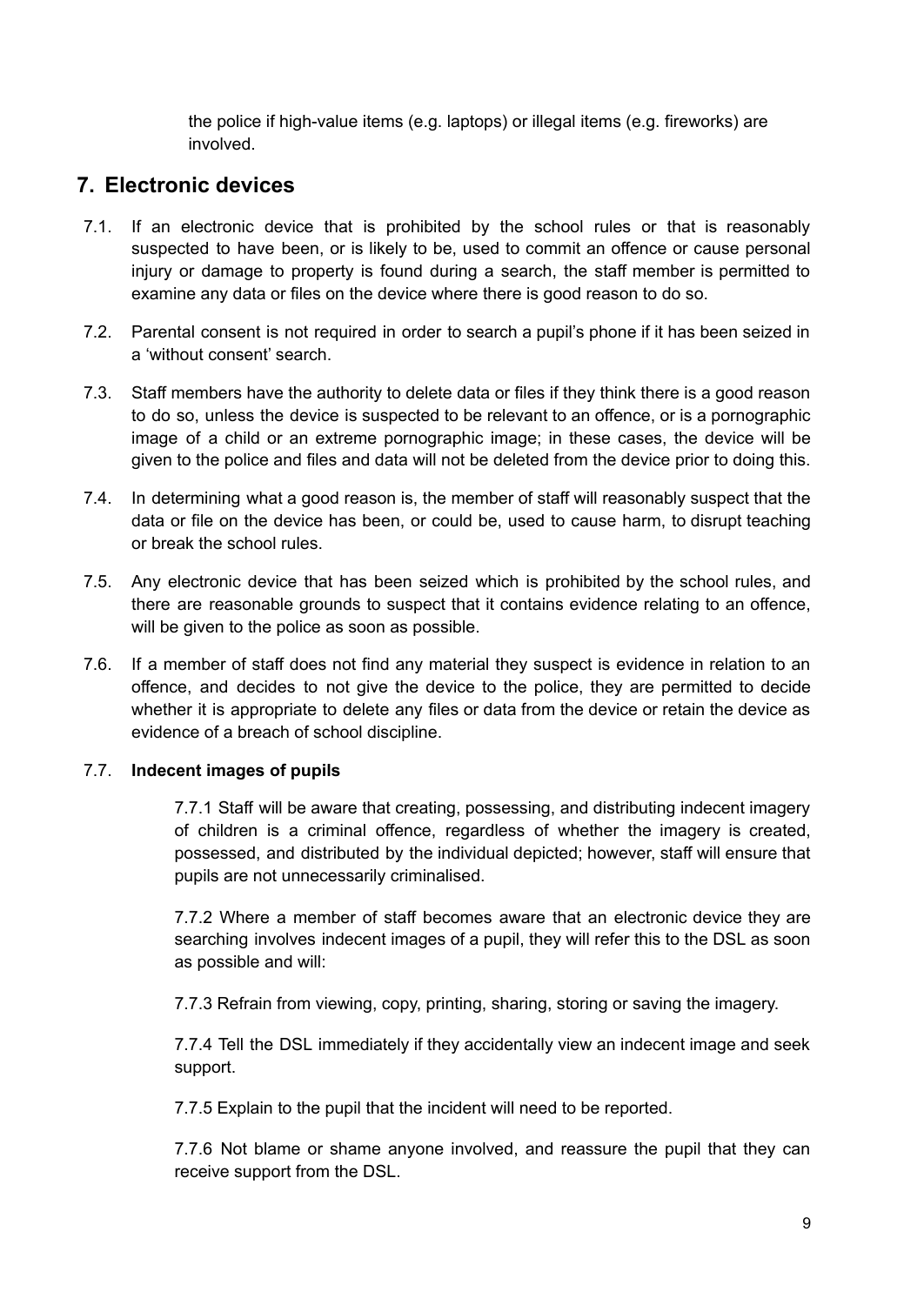## 7.7.7.Report the incident to the DSL.

The DSL will attempt to understand what the image contains **without viewing it** and the context surrounding its creation and distribution – they will categorise the incident into one of two categories:

- 1. Aggravated: incidents which involve additional or abusive elements beyond the creation and distribution of indecent images of pupils, including where there is an adult involved, where there is an intent to harm the pupil depicted, or where the images are used recklessly.
- 2. Experimental: incidents involving the creation and distribution of indecent images of pupils where there is no adult involvement or apparent intent to cause harm or embarrassment to the pupil.

For there to be a good and clear reason to view imagery, the DSL would need to be satisfied that this action is:

- The only way to make a decision about whether to involve other agencies is because it is not possible to establish the facts, e.g. the contents of the imagery, from the pupil(s) involved.
- Necessary to report it to a website, app or suitable reporting agency to have the image taken down, or to support the pupil or their parent in making a report.
- Unavoidable because the pupil has presented the image directly to a staff member or the image has been found on a school device or your school's network.

Where it is necessary to view the imagery, e.g. if this is the only way to make a decision about whether to inform other agencies, the DSL should:

- $\bullet$  Never copy, print, share, store or save them as this is illegal if this has already happened, contact the local police for advice and to explain the circumstances.
- Discuss the decision with the headteacher or a member of the SLT.
- Make sure viewing is undertaken by the DSL (or equivalent) or another member of the safeguarding team with delegated authority from the headteacher or a member of the SLT.
- Make sure viewing takes place with another member of staff present in the room, ideally the headteacher or a member of the SLT. This staff member does not need to view the images.
- Wherever possible, make sure viewing takes place on the school premises, ideally in the headteacher's office or a member of the SLT's office.
- Make sure, wherever possible, that they are viewed by a staff member of the same sex as the pupil in the images.
- Record how and why the decision was made to view the imagery in the safeguarding or child protection records, including who was present, why the nudes or semi-nudes were viewed and any subsequent actions.

Where the incident is categorised as 'aggravated', the situation will be managed in line with the school's Child Protection and Safeguarding Policy, and the police will be involved.